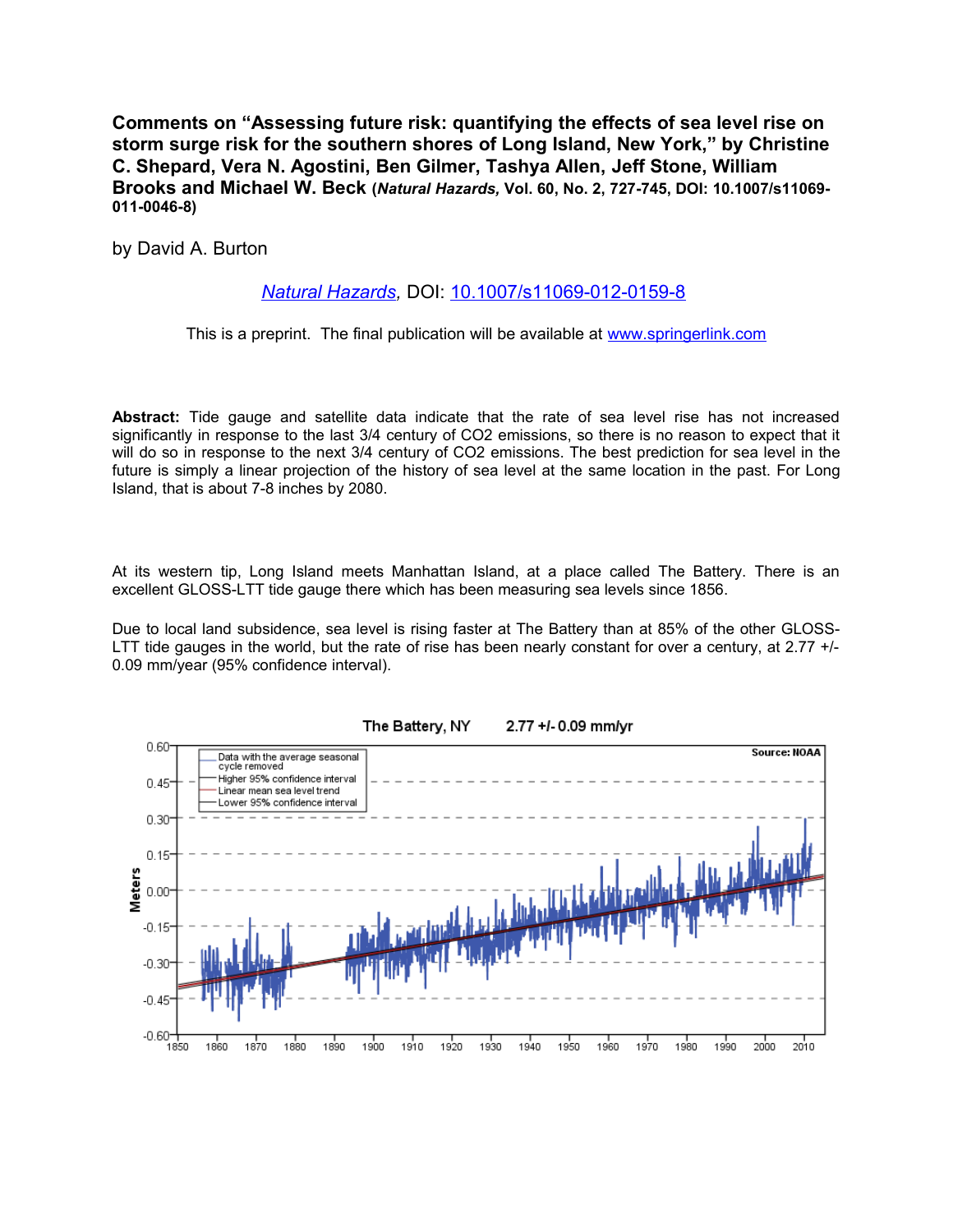About 32 Km away, at Kings Point, on the north shore of Long Island, there's another good GLOSS-LTT tide gauge, which has been measuring sea level since 1931. Sea level there has been rising at only 2.35 +/- 0.24 mm/year.

Despite over 2/3 century of major anthropogenic  $CO<sub>2</sub>$  emissions, these tide gauges have measured no statistically significant increase in the rate of sea level rise.

The same thing is true at most other tide gauges around the world. In fact, the best and most comprehensive analyses of sea level measured by tide gauges around the world show slight decelerations in the rate of sea level rise over the last 80 years. *[\[ Houston, J.R. and Dean, R.G., 2011.](http://www.jcronline.org/doi/pdf/10.2112/JCOASTRES-D-10-00157.1) "Sea-Level Acceleration Based on U.S. Tide Gauges and Extensions of Previous Global-Gauge Analyses."* Journal of Coastal Research, 27(3), 409–417, DOI: 10.2112/JCOASTRES-D-10-00157.1*]* (Note: sea level isn't rising everywhere; at some locations sea level is falling.)

Another way of measuring sea level is via satellite altimeters, which measure the height of the sea surface over the open ocean. We only have about 19 years of data from the satellites, so far, which is too short to draw definite conclusions, but they, too, are showing deceleration in the rate of sea level rise.

If we project the high end of the range of sea level rise for The Battery to 2080 (2.77+0.09 =  $2.86$ ) mm/year x 69 years), it adds up to just 20 cm (7.8 inches). There is no reason to expect that sea level will rise more than that by 2080.

Even the IPCC Fourth Assessment Report only projected 7 - 23 inches (15" mid-range) average sea level rise for 100 years. Yet Shepard, *et al,* postulate 20 inches of sea level rise for a shorter 69 year period (and call it "modest and probable"), based on models which indicate that sea level rise *should be* accelerating in response to higher atmospheric  $CO<sub>2</sub>$  levels. But the data indicate that those models are wrong, sea level rise is not accelerating.

A "modest and probable" amount of sea level rise by 2080 for New York and Long Island is about 7 inches, not 20 inches.

The IPCC's Third Assessment Report noted the *"observational finding of no acceleration in sea level rise during the 20th century."* But there is still a lot of confusion about sea level rise. Much of it results from misunderstanding the findings of a key paper, [Church, J. A., and White, N. J., 2006,](http://www.agu.org/pubs/crossref/2006/2005GL024826.shtml) "*A 20th Century Acceleration in Global Sea-Level Rise."* Geophysical Research Letters, Vol. 33, L01602, 4 PP. DOI: 10.1029/2005GL024826

Church & White fit a quadratic to averaged and adjusted tide gauge data, and detected a small acceleration in rate of sea level rise for the  $20<sup>th</sup>$  century as a whole. But it turns out that all of that acceleration occurred in the first quarter of the  $20<sup>th</sup>$  century (and the late 19<sup>th</sup> century). After 1925, their data showed a small deceleration in rate of sea level rise, rather than acceleration.

Since nearly all of the anthropogenic contribution to  $CO<sub>2</sub>$  levels occurred after 1925, that means Church & White detected no acceleration in rate of sea level rise in response to anthropogenic CO<sub>2</sub>.

In 2009, Church and White released a new data set, based on a different set of tide gauges. I applied their 2006 analysis method to the new data. I found that it not only showed deceleration in sea level rise after 1925, all of the acceleration in sea level rise for the full  $20<sup>th</sup>$  century was also gone. I shared my results with Drs. Church & White, and on June 18, 2010, Dr. Church replied, confirming my analysis: *"For the 1901 to 2007 period, again we agree with your result and get a non-significant and small deceleration."*